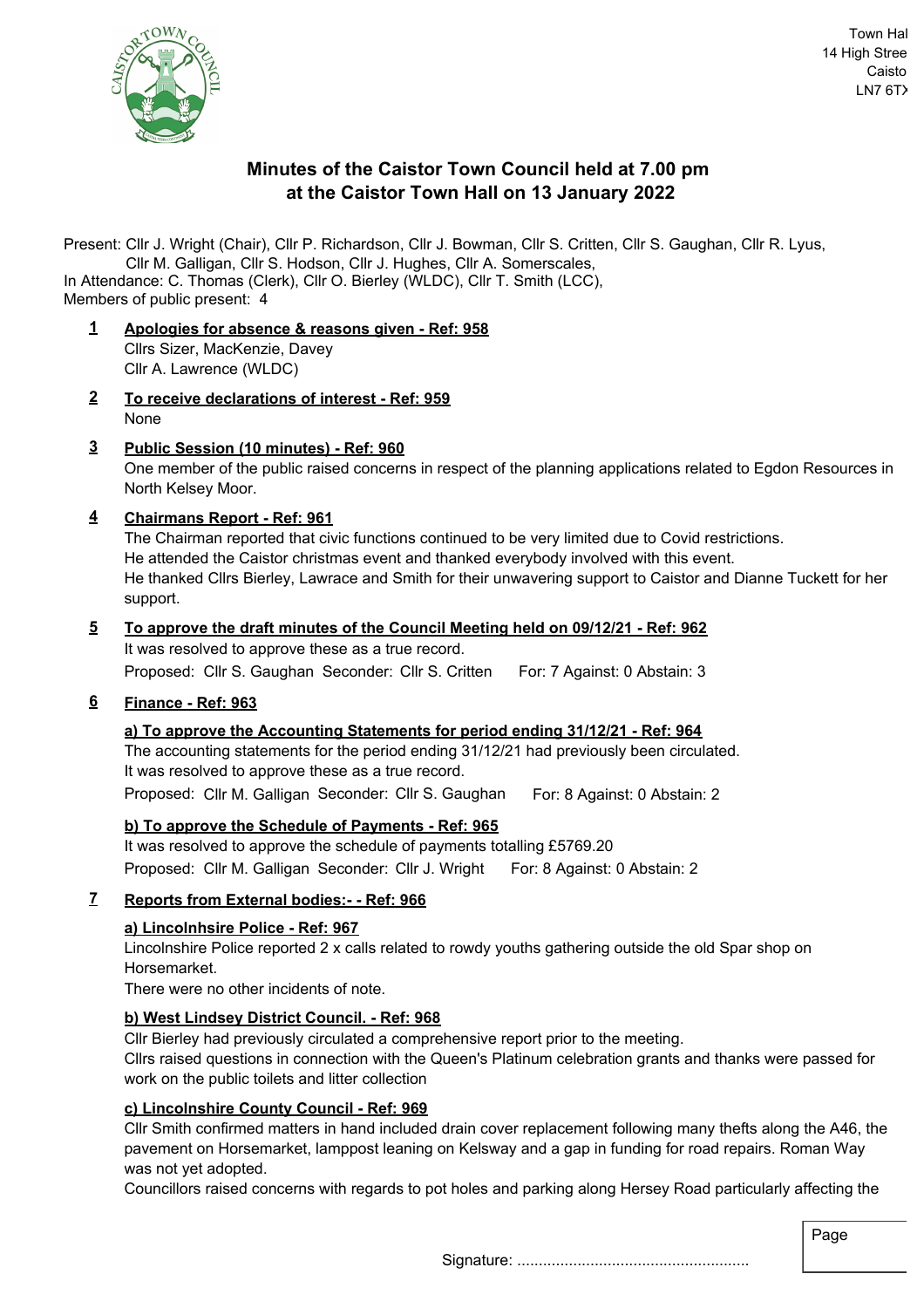

fire station. This matter was being treated as urgent.

#### **d) Caistor Cares - Ref: 970** No reports were available

# **e) Caistor Goes - Ref: 971**

There had been no meetings

## **8 Reports from Committee's - Ref: 972**

## **a) Finance Committee - Ref: 973**

Cllr Bowman raised questions in respect of recent grant funding which had been declined. The Clerk confirmed that many items had not met the criteria and a resubmitted application had been submitted which were likely to be granted to include further tables, chairs, planters and pop up tents.

The Clerk confirmed that grant funding well in excess of £25000 had been received from a relatively small pot which would make a significant difference to the Town.

Cllr Bowman raised a question regarding gritting. The Clerk confirmed that to date approx £2100 had been spent of a £2500 budget and that reserves would need to be used to get through the remaining winter period.

## **b) Employment & Personnel Committee - Ref: 974**

No meetings had been held.

## **c) Market Committee - Ref: 975**

Cllr Bowman advised that market users had expressed an interest in developing a monthly farmers market and the 3rd Saturday of each month had been identified.

## **d) Economic Development Committee - Ref: 976**

Cllr Critten advised that ACIS were to submit a planning application for Mill Lane shortly. Progress continued with 2-4 Market Place.

A discussion took place regarding parking in Caistor and it was agreed to investigate a parking study to investigate current parking arrangements and proposals.

Following a question raised by Cllr Bowman an Extraordinary Meeting of the Council would be called to address events for the Queens Platinum celebrations.

## **e) Town Hall Management Committee - Ref: 977**

The committee meets on 19th January 2022.

## **9 Clerks Report & Parish Matters - Ref: 978**

## **a) Lincolnshire Fieldpaths Association - Ref: 979**

It was resolved to continue membership of the organisation. Proposed: Cllr S. Critten Seconder: Cllr A. Somerscales All in favour

## **b) Grant Application: Caistor Methodist Church - Ref: 980**

After a discussion it was resolved to approve a grant of £1500 from reserves to support this organisation in view of the urgency of the matter.

Proposed: Cllr S. Critten Seconder: Cllr A. Somerscales All in favour

## **c) Grit bin for cemetery - Ref: 981**

It was resolved to purchase a grit bin for the cemetery at a cost of £33.75 Proposed: Cllr S. Critten Seconder: Cllr J. Wright All in favour

## **d) Road gritting in Caistor - Ref: 982**

It was resolved to accept a quotation of £270 from Apex Services for road gritting. Proposed: Cllr J. Hughes Seconder: Cllr J. Wright All in favour

## **e) Caistor Street Watch - Ref: 983**

This matter was removed from the agenda.

## **f) Public Works Loan Board - Ref: 984**

Signature: ......................................................